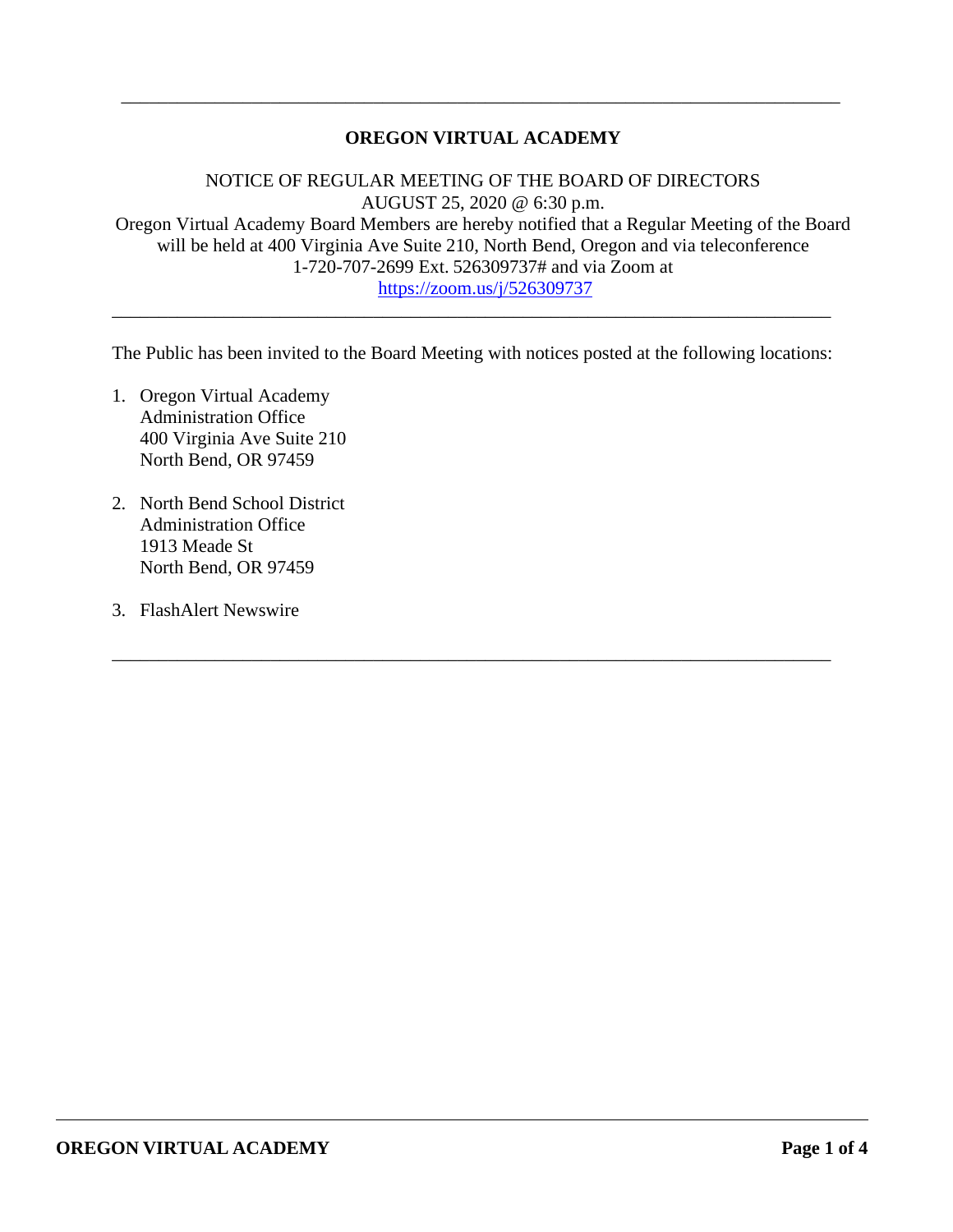## **AGENDA REGULAR MEETING AGENDA**

# **BOARD OF DIRECTORS OREGON VIRTUAL ACADEMY**

**Tuesday, August 25th, 2020 6:30 p.m.** ORVA Office 400 Virginia Ave Suite 210 North Bend, OR 97459

# **INSTRUCTIONS FOR PRESENTATIONS TO THE BOARD BY PARENTS AND CITIZENS**

The Oregon Virtual Academy welcomes your participation at the School's Board meetings. The purpose of a public meeting of the Board of Directors is to conduct the affairs of the School in public. We are pleased that you are in attendance and hope that you will visit these meetings often. Your participation assures us of continuing community interest in our School. To assist you in the ease of speaking/participating in our meetings, the following guidelines are provided.

- 1. Agendas are available to all audience members at the door to the meeting or by requesting the agenda from School Officials (541-751-8060).
- 2. The "Public Comment" portion is set aside for members of the audience to raise issues that are not specifically on the agenda. These presentations are limited to three (3) minutes and total time allotted to non-agenda items will not exceed fifteen (15) minutes. The Board may give direction to staff to respond to your concern or you may be offered the option of returning with a citizen-requested item.
- 3. When addressing the Board, speakers are requested to stand, to state their name and address, and to adhere to the time limits set forth.
- 4. Citizens may request that a topic related to school business be placed on a future agenda by submitting a written request at least seventy-two (72) hours in advance of any regular meeting. Once such an item is properly placed on the agenda, the Board can respond, interact, and act upon the item.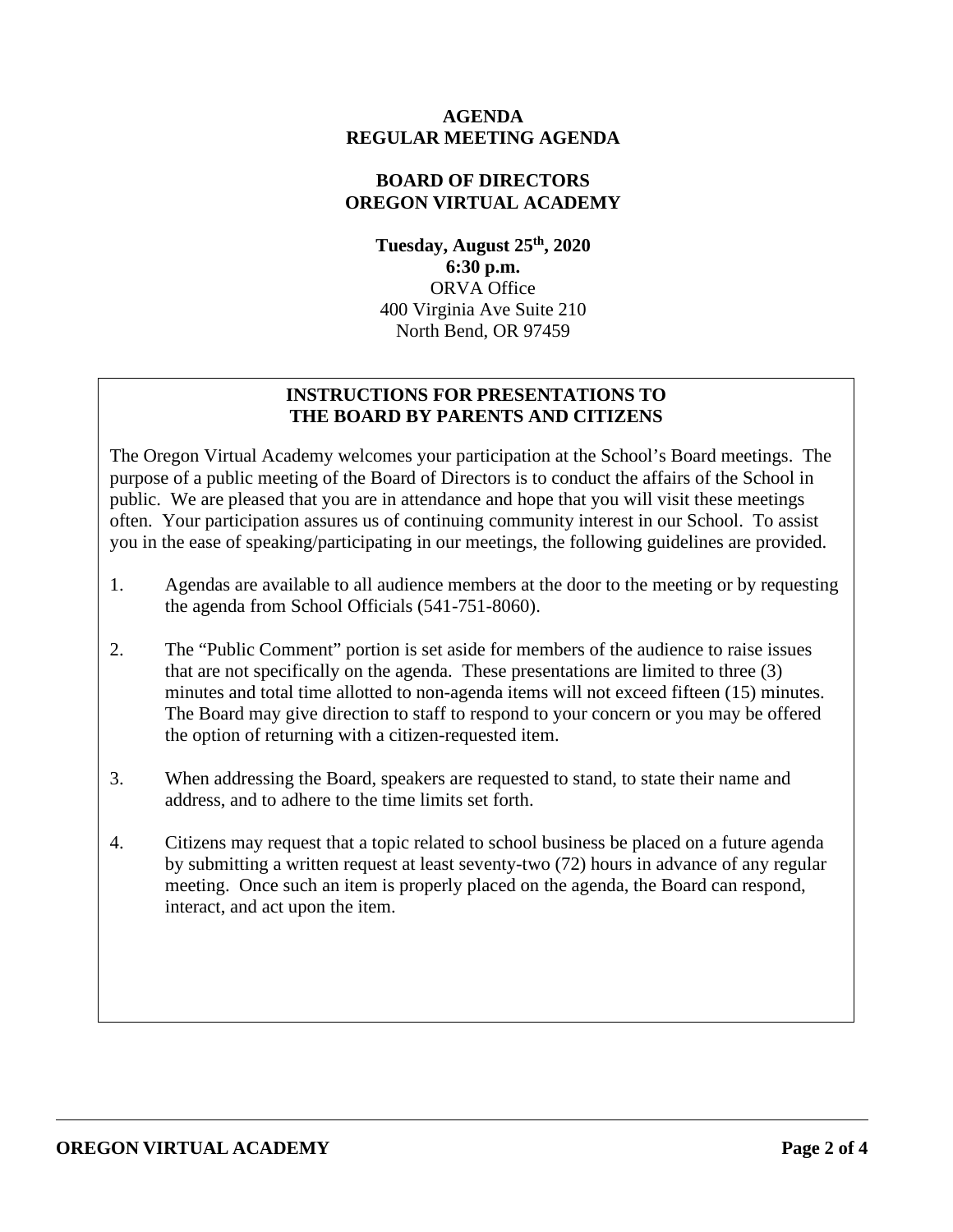## **I. PRELIMINARY**

**A.** Call to Order

#### **B.** Roll Call

| <b>Member</b>           | <b>Title</b> | <b>Term</b> | Present | <b>Absent</b> | <b>In</b> | Out |
|-------------------------|--------------|-------------|---------|---------------|-----------|-----|
| Barry Jahn              | Chair        | 2017-2020   |         |               |           |     |
| Myk Herndon             | Treasurer    | 2018-2021   |         |               |           |     |
| Bryan Hatzenbihler      | Vice Chair   | 2020-2023   |         |               |           |     |
| Paul Tannahill          | Secretary    | 2018-2021   |         |               |           |     |
| Tim Geoghegan           | Member       | 2020-2023   |         |               |           |     |
| <b>Franklin Roberts</b> | Member       | 2020-2023   |         |               |           |     |
| <b>Megan Trow</b>       | Member       | 2020-2023   |         |               |           |     |
| <b>MJ Sandall</b>       | Member       | 2020-2023   |         |               |           |     |

### **C.** Approval of Agenda

## **II. COMMUNICATIONS**

PUBLIC COMMENTS:

No individual comment shall be for more than three (3) minutes and the total time for this purpose shall not exceed fifteen (15) minutes. Board members may respond to comments however no action can be taken. The Board may give direction to staff following comment.

## **III. PRESENTATION / DISCUSSION / POSSIBLE ACTION**

#### **Executive Director (ED)**

- 1.Reflection on 2-day All-Staff Inservice
- 2.Enrollment Update SY 2020-21
- 3. School Theme for SY 2020-21
- 4.Top 4 Things for SY 2020-21
- 5.ED Goals for SY 2020-21

#### **Board Topics**

1.Committee Report: Budget Report Update (Myk)

2. From Work Session- [Committees/Tasks](https://docs.google.com/document/d/1tVrSGJ6v5gCtv5NNlIoGCFS6zIGPmcuhm6aP9laESig/edit) Report Updates.

a. Board Goals, ED Eval, Zoom-chat-protocol, Board Self-Evaluation, other.

## **IV. CONSENT AGENDA ITEMS**

All matters listed under the consent agenda are considered by the Board to be routine and will be approved/enacted by the Board in one motion in the form listed below. Unless specifically requested by a Board member for further discussion or removed from the agenda, there will be no discussion of these items prior to the Board votes on them. The Head of School recommends approval of all consent agenda items.

### ITEMS FOR APPROVAL

1. Previous Board Minutes (July)